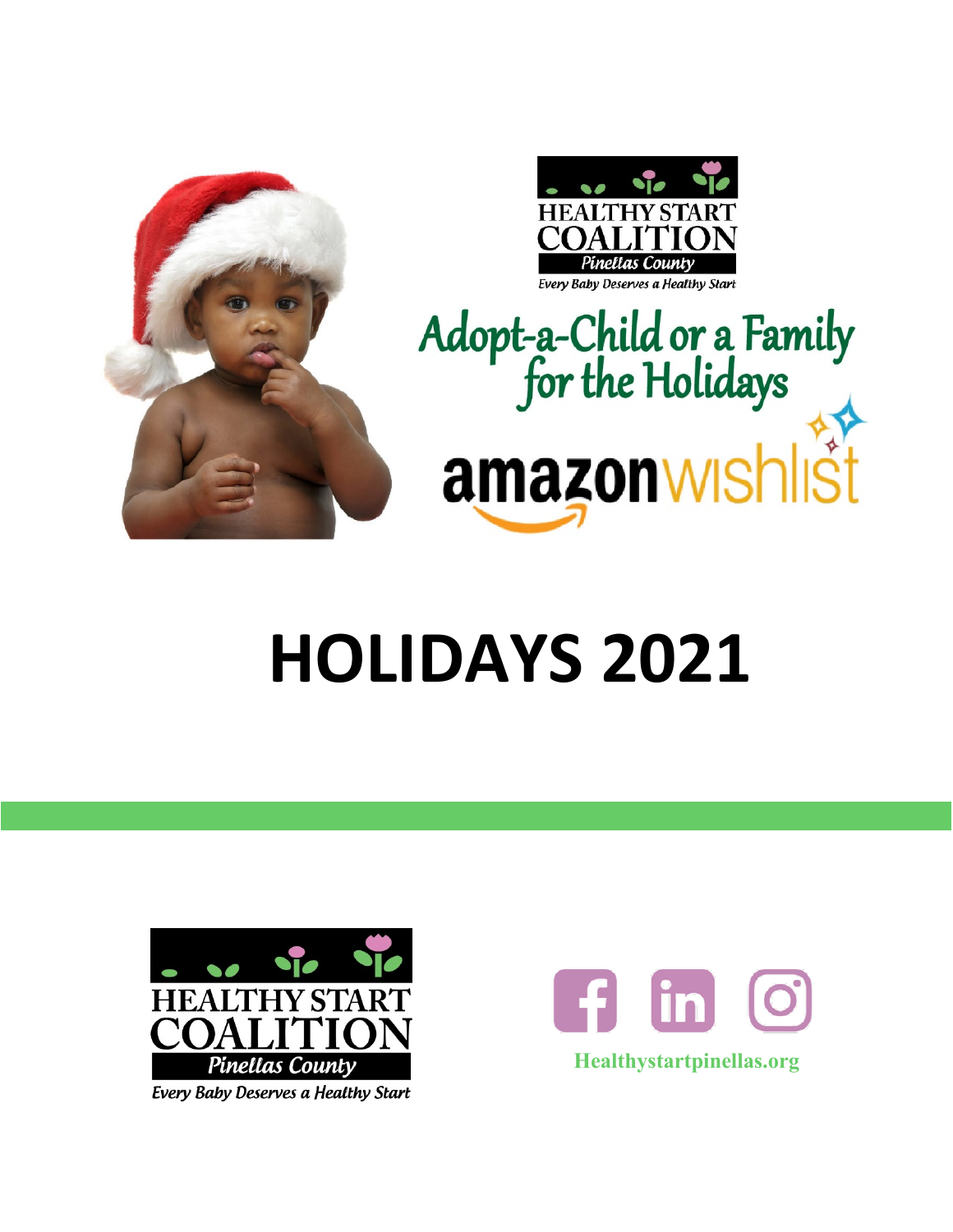

## *Sponsorship Opportunity & Benefits*

In 2020, the Coalition started an Adopt-a-Child or a Family initiative to support families with items for the holidays, including gifts for their children, holiday food, gift cards and more. We adopted over 240 children and families in Pinellas County through the help of community partners and individuals who have a passion for giving babies and their families a healthy start.

**Our Process:** We collect the needs of our families and their children for the Holiday Season. Upon receipt of their needs, we post those needs via our Amazon Wishlist for individuals and organizations to purchase items and ship them to the Coalition directly. The Coalition then distributes items directly to families closer to the holidays. We ensure families are not receiving support through another means.

#### **Promotion Timeline: October 25 – December 31, 2021**

#### **\$5,000 Wish List Sponsor**

• Recognition as our Adopt-a-Child or Family **presenting sponsor**, with logo recognition on all marketing materials, and social media posts

#### Approx**. one post per day** on:

- o Facebook @Healthystartofpinellascounty
- o Instagram @healthystartofpinellascounty

#### Posting **three times per week** on:

- o LinkedIn @healthy-start-coalition-of-pinellas-inc
- Logo recognition on website promotion at [www.healthystartpinellas.org](http://www.healthystartpinellas.org/)
- Logo recognition in all E-Newsletters (900-member distribution), distributed at various times during the promotion window.